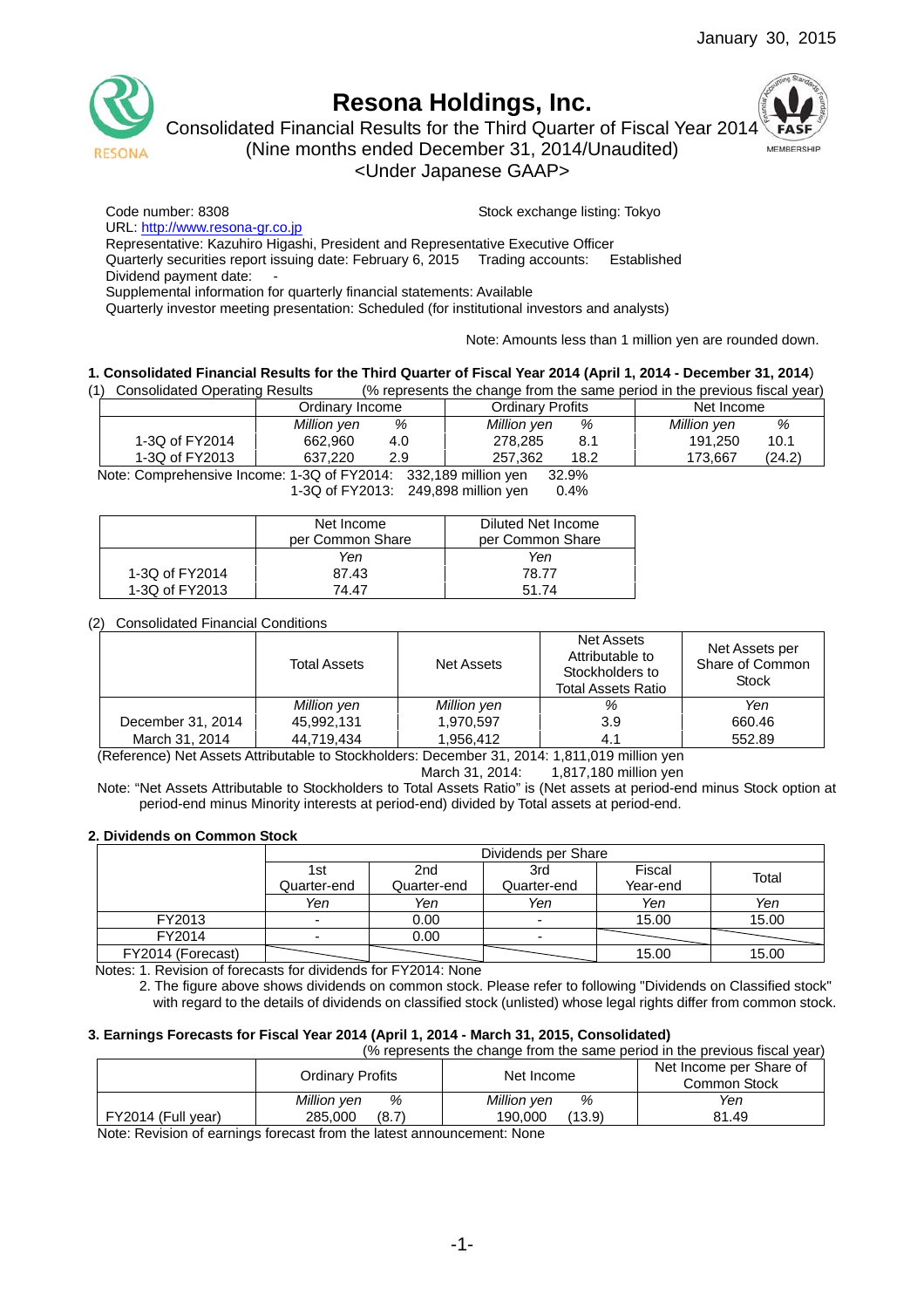### **4. Other**

(1) Changes in significant subsidiaries during the period : No

(2) Adoption of any particular accounting methods for quarterly consolidated financial statements: No

(3) Changes in Accounting Policies, Changes in Accounting Estimates and Restatements

| A) |  | Changes due to revision of accounting standards | : Yes |
|----|--|-------------------------------------------------|-------|
|    |  |                                                 |       |

| B) | Changes due to other reasons    | : No |
|----|---------------------------------|------|
| C) | Changes in accounting estimates | : No |

D) Restatements : No

(4) Number of common shares outstanding

| A) | Total outstanding shares including treasury stock at the end of the period |               |                                                                                                                |
|----|----------------------------------------------------------------------------|---------------|----------------------------------------------------------------------------------------------------------------|
|    | December 31, 2014                                                          | 2,324,118,091 |                                                                                                                |
|    | March 31, 2014                                                             | 2,324,118,091 |                                                                                                                |
| B) | Treasury stock at the end of the period                                    |               |                                                                                                                |
|    | December 31, 2014                                                          | 136,250,088   |                                                                                                                |
|    | March 31, 2014                                                             | 137.204.297   |                                                                                                                |
| C) | Average outstanding shares during the period                               |               |                                                                                                                |
|    | 1-3Q of FY2014                                                             | 2,187,405,795 |                                                                                                                |
|    | 1-3Q of FY2013                                                             | 2.331.952.540 |                                                                                                                |
|    |                                                                            |               | Note: Treasury stock at the end of the period include the company's shares held by the ESOP-type Stock Benefit |
|    | Trust for the Employee Shareholding Association:                           |               |                                                                                                                |
|    | December 31, 2014                                                          | 5,310,500     |                                                                                                                |
|    | March 31, 2014                                                             | 6,273,200     |                                                                                                                |
|    |                                                                            |               |                                                                                                                |

Note: Status of the quarterly review process

At the time when this "Consolidated Financial Results for the Third Quarter of Fiscal Year 2014" is disclosed, the quarterly review process based on "Financial Instruments and Exchange Act" has been in process.

Note: Disclaimer regarding Forward-looking Statements

This report contains forward-looking statements, which are based on the information currently available and certain assumptions the Company considers to be reasonable. Risks, uncertainties and other factors may cause actual results, performance, achievements or financial position to be materially different from any future results, performance, achievements or financial position expressed or implied by these forward-looking statements. Resona Holdings does not revise the full year forecasts announced in November 2014, at this point in time.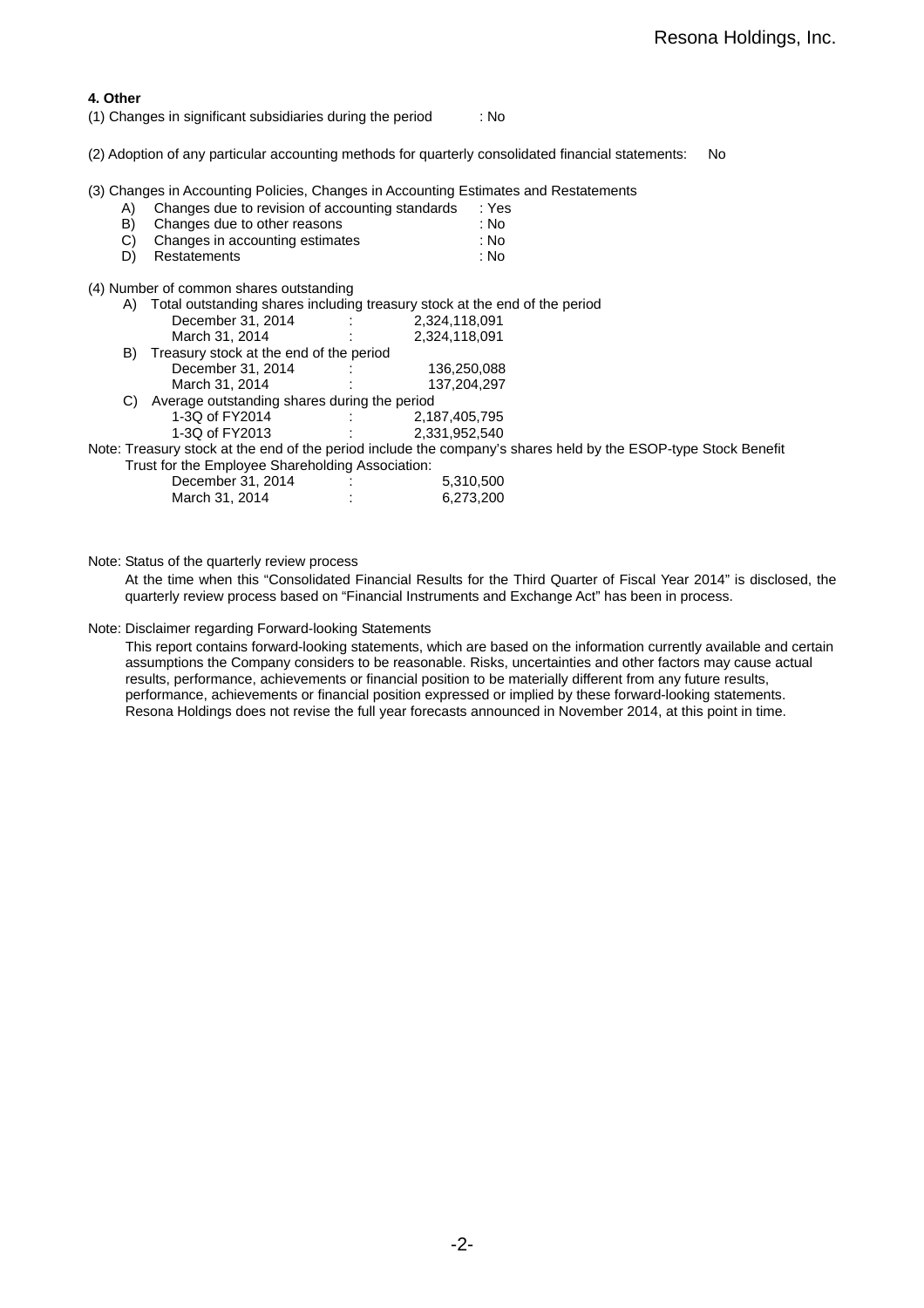### **Dividends on Classified Stock**

Dividends per share on classified stock whose legal rights differ from common stock are as follows:

|                 |                   | Dividends per Share |             |             |          |          |  |
|-----------------|-------------------|---------------------|-------------|-------------|----------|----------|--|
|                 |                   | 1st                 | 2nd         | 3rd         | Fiscal   | Total    |  |
|                 |                   | Quarter-end         | Quarter-end | Quarter-end | Year-end |          |  |
|                 |                   | Yen                 | Yen         | Yen         | Yen      | Yen      |  |
| Class C No. 1   | FY2013            |                     | 0.00        |             | 68.00    | 68.00    |  |
| preferred stock | FY2014            |                     | 0.00        |             |          |          |  |
|                 | FY2014 (Forecast) |                     |             |             | 54.40    | 54.40    |  |
|                 | FY2013            |                     | 0.00        |             | 185.00   | 185.00   |  |
| Class F No. 1   | FY2014            |                     | 0.00        |             |          |          |  |
| preferred stock | FY2014 (Forecast) |                     |             |             | 148.00   | 148.00   |  |
| Class three     | FY2013            |                     | 0.00        |             | 19.02    | 19.02    |  |
| No. 1 preferred | FY2014            |                     | 0.00        |             |          |          |  |
| stock           | FY2014 (Forecast) |                     |             |             |          |          |  |
|                 | FY2013            |                     | 0.00        |             | 992.50   | 992.50   |  |
| Class four      | FY2014            |                     | 0.00        |             |          |          |  |
| preferred stock | FY2014 (Forecast) |                     |             |             | 992.50   | 992.50   |  |
|                 | FY2013            |                     | 0.00        |             | 918.75   | 918.75   |  |
| Class five      | FY2014            |                     | 0.00        |             |          |          |  |
| preferred stock | FY2014 (Forecast) |                     |             |             | 918.75   | 918.75   |  |
|                 | FY2013            |                     | 0.00        |             | 1,237.50 | 1,237.50 |  |
| Class six       | FY2014            |                     | 0.00        |             |          |          |  |
| preferred stock | FY2014 (Forecast) |                     |             |             | 1,237.50 | 1,237.50 |  |

Note: For Class C and Class F Preferred Shares, Resona Holdings has distributed the special preferred dividends utilizing other capital surplus (totaling 12 billion yen and 20 billion yen per annum, respectively) for the fiscal year-end of FY2013. These special preferred dividends were appropriated to the repayment in installments of public funds in accordance with the contract signed between the Deposit Insurance Corporation of Japan and the Company on June 21, 2013.

The same amount of special preferred dividends will be distributed for the year-end of FY2014.

### **(Reference) Formula for Forecasted Net Income per Share of Common Stock**

Forecasted net income – Forecasted total dividend for preferred stock Forecasted average number of common shares (excluding treasury stock)

- Forecasted average number of shares of common stock (excluding treasury stock) : 2,187,627,254 shares

- Forecasted total dividend for preferred stock: 11,725 million yen (\*)

(\*) Forecasted total dividend for preferred stock does not include the special preferred dividends which the Company plans to distribute.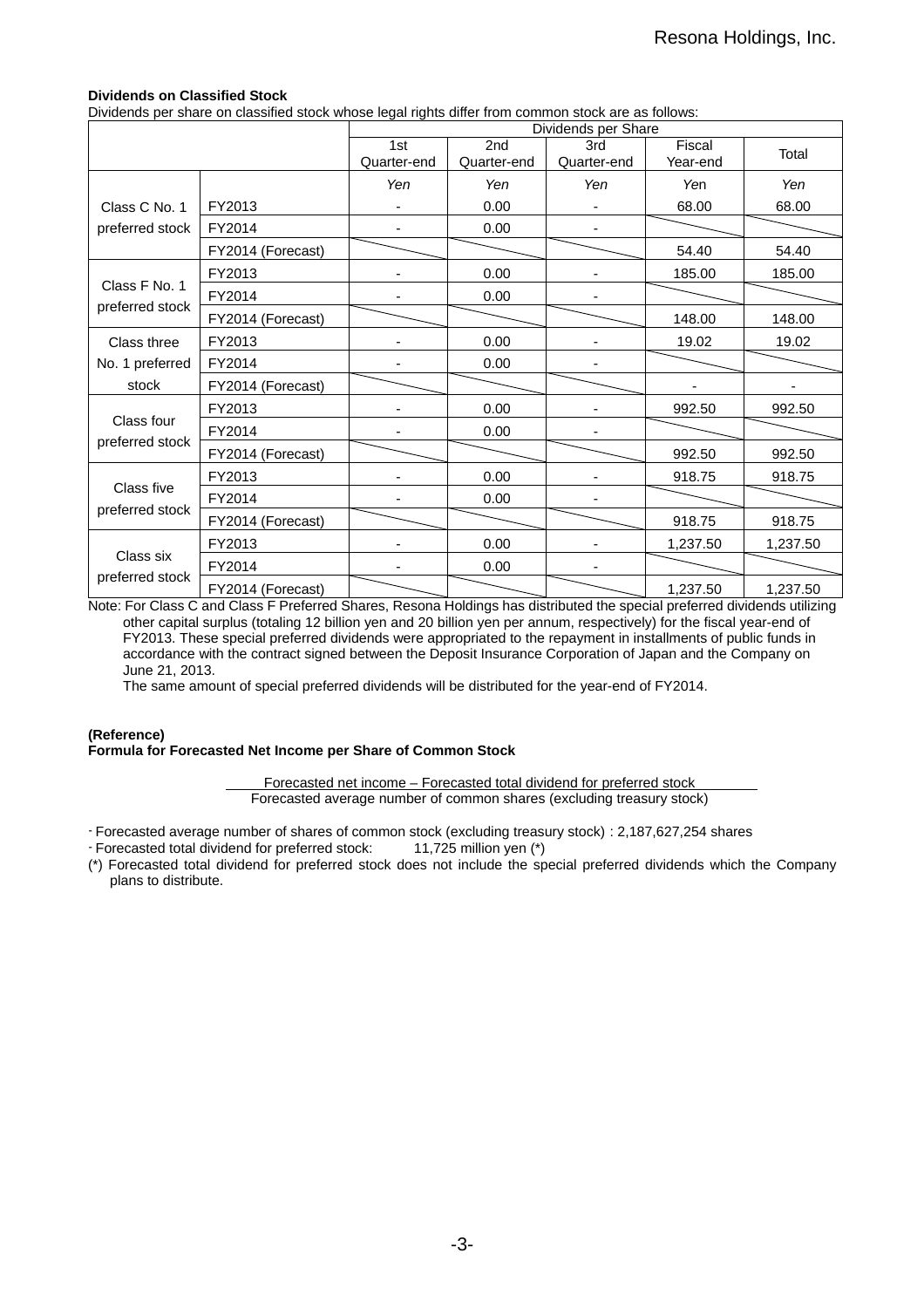## 《**Contents of Attachment**》

| 1. | (1)                                                                                          | 5<br>5         |
|----|----------------------------------------------------------------------------------------------|----------------|
|    | Changes in accounting policies, changes in accounting estimates and restatements<br>(2)      | 5              |
| 2. |                                                                                              | 6              |
|    | (1)                                                                                          | 6              |
|    | Consolidated Statements of Income and Consolidated Statements of Comprehensive Income<br>(2) | $\overline{7}$ |
|    | (3)                                                                                          | 8              |
|    | (4)                                                                                          | 8              |
|    | (5)                                                                                          | 9              |
|    | [Reference Sheet]                                                                            |                |
|    |                                                                                              | 10             |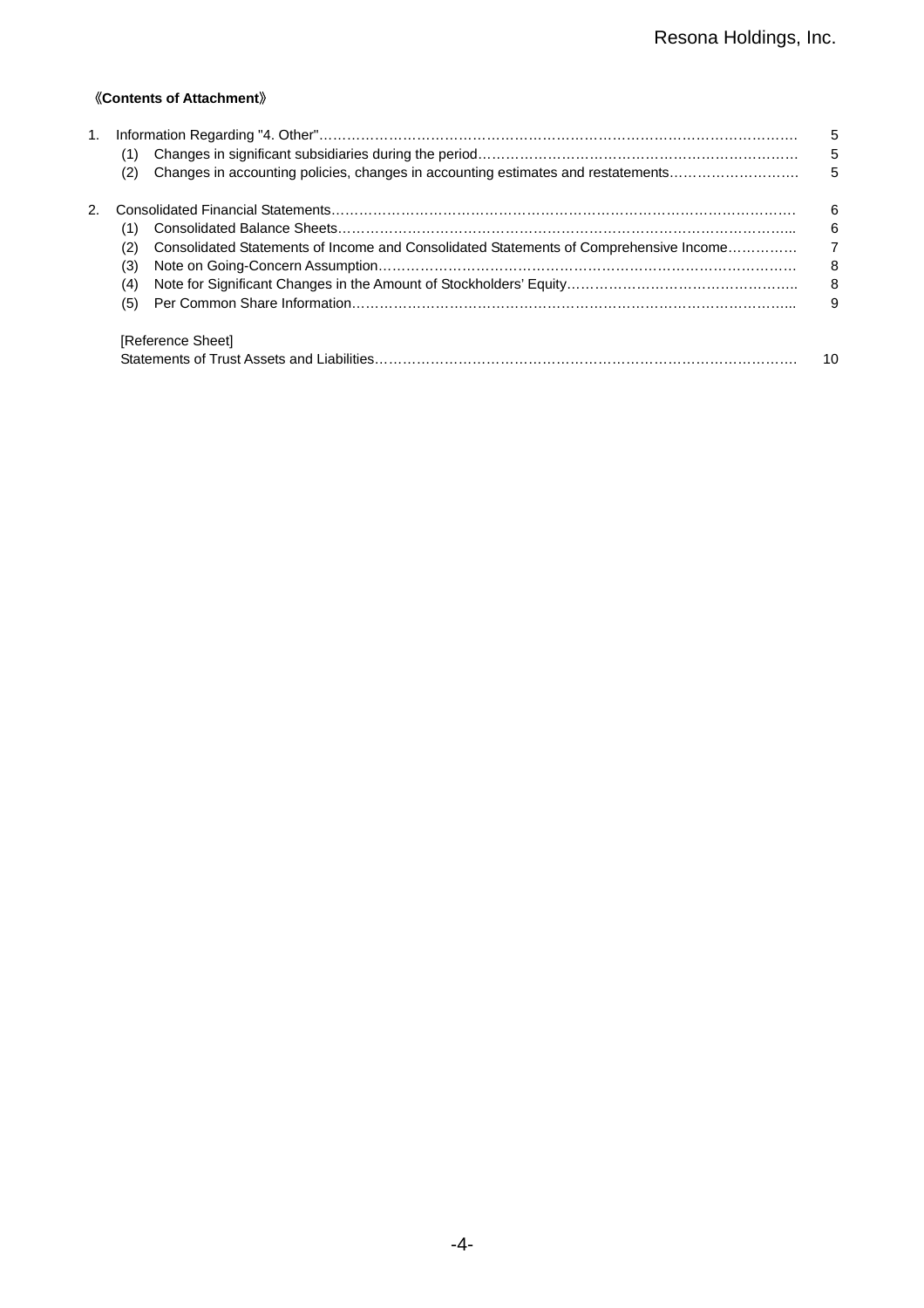### **1. Information Regarding "4. Other"**

- (1) Changes in significant subsidiaries during the period None
- (2) Changes in accounting policies, changes in accounting estimates and restatements Change in Accounting Policies

The Group adopted ASBJ Statement No. 26 "Accounting Standard for Retirement Benefits" (hereinafter, the "Accounting Standard") and ASBJ Guidance No. 25 "Guidance on Accounting Standard for Retirement Benefits" (hereinafter, the "Guidance"), which were issued on May 17, 2012, for the main clause of Article 35 of the Accounting Standard and the main clause of Article 67 of the Guidance, from the three-month period ended June 30, 2014.

Accordingly, the Group reviewed the calculation method of defined benefit obligation and service cost, and changed the method of attributing expected benefit to periods from the straight-line basis to the benefit formula basis. The Group also changed the way to determine the discount rate, from the use of the period approximate to the expected average remaining working lives of employees as bond maturity to the use of a single weighted average discount rate reflecting the estimated timing and amount of benefit payment.

The transitional treatment stated in Article 37 of the Accounting Standard was applied at the adoption. The impact from the change in calculation method of defined benefit obligation and service cost was recognized as "retained earnings" at the beginning of the nine-month period ended December 31, 2014.

As a result, "asset for retirement benefits" was increased by 636 million yen, "liability for retirement benefits" was decreased by 1,110 million yen and "retained earnings" was increased by 1,483 million yen at the beginning of the nine-month period ended December 31, 2014. The impact to "ordinary profits" and "net income before income taxes and minority interests" for the nine-month period ended December 31, 2014 is immaterial.

#### [Additional Information]

The Company executed an agreement with the Deposit Insurance Corporation of Japan on June 21, 2013, which specifies that the aggregate amount of the public funds pursuant to the Act on Emergency Measures for Early Strengthening of Financial Functions that Resona Holdings must repay is 160.0 billion yen and the repayment will be made in installments with the special preferred dividends. The outstanding amount to be repaid for Class C and Class F Preferred Shares as of December 31, 2014 is 128.0 billion yen (160.0 billion yen as of March 31, 2014).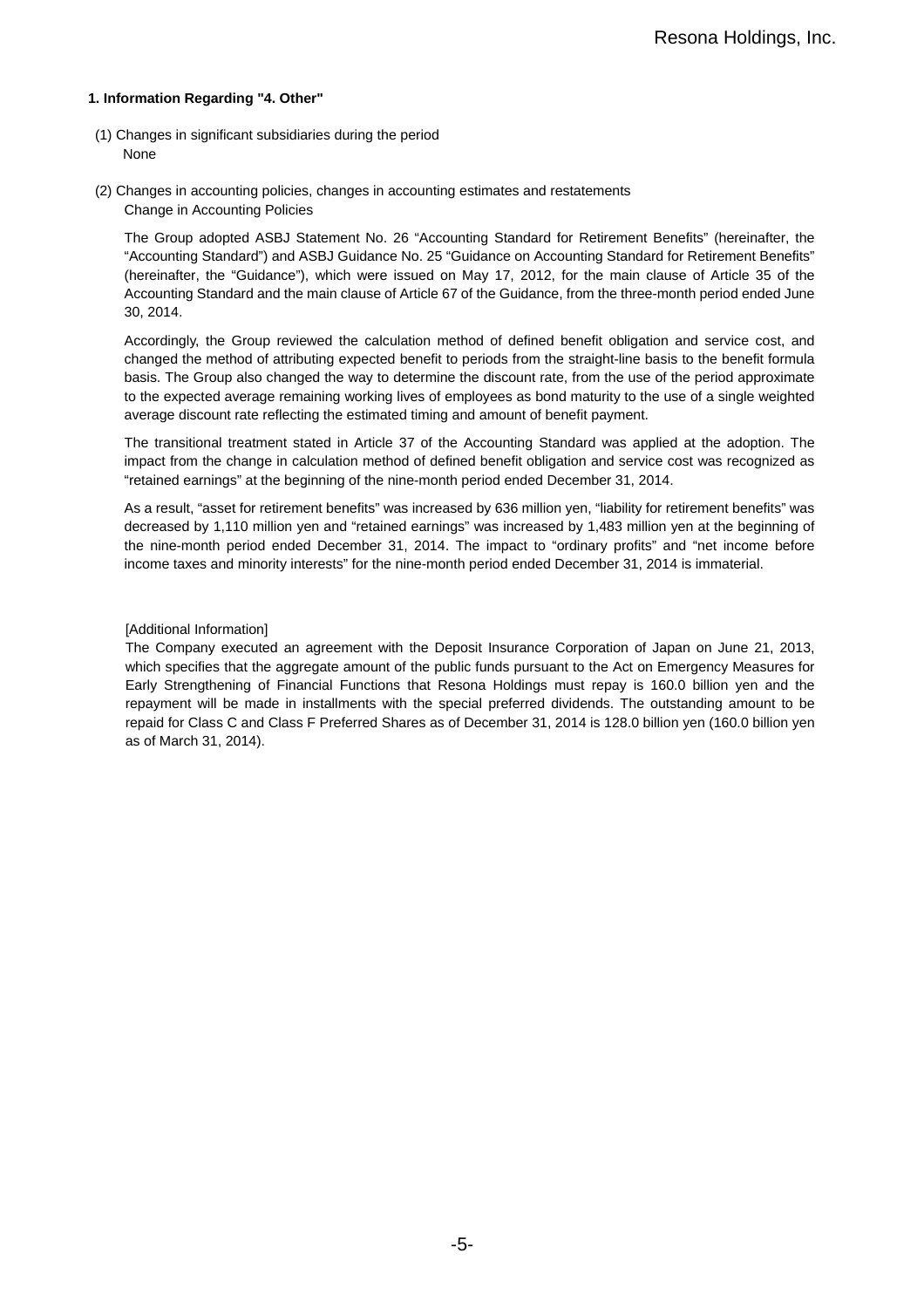## **2. Consolidated Financial Statements**

# **(1) Consolidated Balance Sheets**

| March 31, 2014<br>December 31, 2014<br><b>Assets</b><br>¥<br>6,471,899<br>9,516,001<br>Cash and due from banks<br>¥<br>Call loans and bills bought<br>154,318<br>207,939<br>Monetary claims bought<br>332,671<br>485,865<br><b>Trading assets</b><br>616,571<br>783,630<br>Money held in trust<br>193<br>338<br>6,725,277<br>Securities<br>8,698,464<br>Loans and bills discounted<br>26,701,668<br>26,687,357<br>72,757<br>94,252<br>Foreign exchange assets<br>Other assets<br>934,781<br>776,773<br>Tangible fixed assets<br>307,887<br>307,728<br>Intangible fixed assets<br>40,475<br>37,556<br>Asset for retirement benefits<br>24,548<br>29,813<br>Deferred tax assets<br>128,970<br>51,329<br>Customers' liabilities for acceptances and guarantees<br>490,552<br>496,846<br>Reserve for possible loan losses<br>(256, 192)<br>(208, 497)<br>(133)<br>Reserve for possible losses on investments<br>(82)<br>44,719,434<br>45,992,131<br><b>Total Assets</b><br><b>Liabilities and Net Assets</b><br>Liabilities<br>35,745,906<br>35,922,443<br>Deposits<br>Negotiable certificates of deposit<br>1,949,860<br>2,683,950<br>Call money and bills sold<br>854,793<br>1,176,283<br>Payables under repurchase agreements<br>41,991<br>38,994<br>Payables under securities lending transactions<br>49,891<br>24,413<br><b>Trading liabilities</b><br>305,542<br>367,939<br>Borrowed money<br>774,375<br>1,081,701<br>Foreign exchange liabilities<br>1,173<br>6,821<br><b>Bonds</b><br>696,418<br>667,831<br>533,844<br>Due to trust account<br>574,574<br><b>Other liabilities</b><br>902,887<br>1,197,081<br>Reserve for employees' bonuses<br>18,070<br>10,586<br>Liability for retirement benefits<br>26,978<br>17,525<br>Other reserves<br>42,418<br>34,598<br>290<br>Deferred tax liabilities<br>573<br>23,696<br>Deferred tax liabilities for land revaluation<br>23,696<br>490,552<br>496,846<br>Acceptances and guarantees<br>42.763.022<br>44.021.533<br><b>Total Liabilities</b><br>Net Assets<br>Capital stock<br>50,472<br>50,472<br>Capital surplus<br>409,293<br>142,347<br>Retained earnings<br>1,169,785<br>1,315,573<br>Treasury stock<br>(85, 513)<br>(85, 855)<br>Total stockholders' equity<br>1,543,696<br>1,422,880<br>Net unrealized gains on available-for-sale securities<br>347,607<br>244,166<br>Net deferred gains on hedges<br>28,110<br>37,808<br>Revaluation reserve for land<br>41,254<br>41,254<br>Foreign currency translation adjustments<br>(4,081)<br>(3,696)<br>Remeasurements of defined benefit plans<br>(35, 965)<br>(34, 834)<br>Total accumulated other comprehensive income<br>273,484<br>388,138<br>Minority interests in consolidated subsidiaries<br>139,231<br>159,578<br>1,956,412<br><b>Total Net Assets</b><br>1,970,597<br><b>Total Liabilities and Net Assets</b><br>¥<br>44,719,434<br>¥<br>45,992,131 |  |  | (Millions of yen) |
|------------------------------------------------------------------------------------------------------------------------------------------------------------------------------------------------------------------------------------------------------------------------------------------------------------------------------------------------------------------------------------------------------------------------------------------------------------------------------------------------------------------------------------------------------------------------------------------------------------------------------------------------------------------------------------------------------------------------------------------------------------------------------------------------------------------------------------------------------------------------------------------------------------------------------------------------------------------------------------------------------------------------------------------------------------------------------------------------------------------------------------------------------------------------------------------------------------------------------------------------------------------------------------------------------------------------------------------------------------------------------------------------------------------------------------------------------------------------------------------------------------------------------------------------------------------------------------------------------------------------------------------------------------------------------------------------------------------------------------------------------------------------------------------------------------------------------------------------------------------------------------------------------------------------------------------------------------------------------------------------------------------------------------------------------------------------------------------------------------------------------------------------------------------------------------------------------------------------------------------------------------------------------------------------------------------------------------------------------------------------------------------------------------------------------------------------------------------------------------------------------------------------------------------------------------------------------------------------------------------------------------------------------------------------------------------------------------------------------------------------------------------------------------------------------------------------------------------------------------------|--|--|-------------------|
|                                                                                                                                                                                                                                                                                                                                                                                                                                                                                                                                                                                                                                                                                                                                                                                                                                                                                                                                                                                                                                                                                                                                                                                                                                                                                                                                                                                                                                                                                                                                                                                                                                                                                                                                                                                                                                                                                                                                                                                                                                                                                                                                                                                                                                                                                                                                                                                                                                                                                                                                                                                                                                                                                                                                                                                                                                                                  |  |  |                   |
|                                                                                                                                                                                                                                                                                                                                                                                                                                                                                                                                                                                                                                                                                                                                                                                                                                                                                                                                                                                                                                                                                                                                                                                                                                                                                                                                                                                                                                                                                                                                                                                                                                                                                                                                                                                                                                                                                                                                                                                                                                                                                                                                                                                                                                                                                                                                                                                                                                                                                                                                                                                                                                                                                                                                                                                                                                                                  |  |  |                   |
|                                                                                                                                                                                                                                                                                                                                                                                                                                                                                                                                                                                                                                                                                                                                                                                                                                                                                                                                                                                                                                                                                                                                                                                                                                                                                                                                                                                                                                                                                                                                                                                                                                                                                                                                                                                                                                                                                                                                                                                                                                                                                                                                                                                                                                                                                                                                                                                                                                                                                                                                                                                                                                                                                                                                                                                                                                                                  |  |  |                   |
|                                                                                                                                                                                                                                                                                                                                                                                                                                                                                                                                                                                                                                                                                                                                                                                                                                                                                                                                                                                                                                                                                                                                                                                                                                                                                                                                                                                                                                                                                                                                                                                                                                                                                                                                                                                                                                                                                                                                                                                                                                                                                                                                                                                                                                                                                                                                                                                                                                                                                                                                                                                                                                                                                                                                                                                                                                                                  |  |  |                   |
|                                                                                                                                                                                                                                                                                                                                                                                                                                                                                                                                                                                                                                                                                                                                                                                                                                                                                                                                                                                                                                                                                                                                                                                                                                                                                                                                                                                                                                                                                                                                                                                                                                                                                                                                                                                                                                                                                                                                                                                                                                                                                                                                                                                                                                                                                                                                                                                                                                                                                                                                                                                                                                                                                                                                                                                                                                                                  |  |  |                   |
|                                                                                                                                                                                                                                                                                                                                                                                                                                                                                                                                                                                                                                                                                                                                                                                                                                                                                                                                                                                                                                                                                                                                                                                                                                                                                                                                                                                                                                                                                                                                                                                                                                                                                                                                                                                                                                                                                                                                                                                                                                                                                                                                                                                                                                                                                                                                                                                                                                                                                                                                                                                                                                                                                                                                                                                                                                                                  |  |  |                   |
|                                                                                                                                                                                                                                                                                                                                                                                                                                                                                                                                                                                                                                                                                                                                                                                                                                                                                                                                                                                                                                                                                                                                                                                                                                                                                                                                                                                                                                                                                                                                                                                                                                                                                                                                                                                                                                                                                                                                                                                                                                                                                                                                                                                                                                                                                                                                                                                                                                                                                                                                                                                                                                                                                                                                                                                                                                                                  |  |  |                   |
|                                                                                                                                                                                                                                                                                                                                                                                                                                                                                                                                                                                                                                                                                                                                                                                                                                                                                                                                                                                                                                                                                                                                                                                                                                                                                                                                                                                                                                                                                                                                                                                                                                                                                                                                                                                                                                                                                                                                                                                                                                                                                                                                                                                                                                                                                                                                                                                                                                                                                                                                                                                                                                                                                                                                                                                                                                                                  |  |  |                   |
|                                                                                                                                                                                                                                                                                                                                                                                                                                                                                                                                                                                                                                                                                                                                                                                                                                                                                                                                                                                                                                                                                                                                                                                                                                                                                                                                                                                                                                                                                                                                                                                                                                                                                                                                                                                                                                                                                                                                                                                                                                                                                                                                                                                                                                                                                                                                                                                                                                                                                                                                                                                                                                                                                                                                                                                                                                                                  |  |  |                   |
|                                                                                                                                                                                                                                                                                                                                                                                                                                                                                                                                                                                                                                                                                                                                                                                                                                                                                                                                                                                                                                                                                                                                                                                                                                                                                                                                                                                                                                                                                                                                                                                                                                                                                                                                                                                                                                                                                                                                                                                                                                                                                                                                                                                                                                                                                                                                                                                                                                                                                                                                                                                                                                                                                                                                                                                                                                                                  |  |  |                   |
|                                                                                                                                                                                                                                                                                                                                                                                                                                                                                                                                                                                                                                                                                                                                                                                                                                                                                                                                                                                                                                                                                                                                                                                                                                                                                                                                                                                                                                                                                                                                                                                                                                                                                                                                                                                                                                                                                                                                                                                                                                                                                                                                                                                                                                                                                                                                                                                                                                                                                                                                                                                                                                                                                                                                                                                                                                                                  |  |  |                   |
|                                                                                                                                                                                                                                                                                                                                                                                                                                                                                                                                                                                                                                                                                                                                                                                                                                                                                                                                                                                                                                                                                                                                                                                                                                                                                                                                                                                                                                                                                                                                                                                                                                                                                                                                                                                                                                                                                                                                                                                                                                                                                                                                                                                                                                                                                                                                                                                                                                                                                                                                                                                                                                                                                                                                                                                                                                                                  |  |  |                   |
|                                                                                                                                                                                                                                                                                                                                                                                                                                                                                                                                                                                                                                                                                                                                                                                                                                                                                                                                                                                                                                                                                                                                                                                                                                                                                                                                                                                                                                                                                                                                                                                                                                                                                                                                                                                                                                                                                                                                                                                                                                                                                                                                                                                                                                                                                                                                                                                                                                                                                                                                                                                                                                                                                                                                                                                                                                                                  |  |  |                   |
|                                                                                                                                                                                                                                                                                                                                                                                                                                                                                                                                                                                                                                                                                                                                                                                                                                                                                                                                                                                                                                                                                                                                                                                                                                                                                                                                                                                                                                                                                                                                                                                                                                                                                                                                                                                                                                                                                                                                                                                                                                                                                                                                                                                                                                                                                                                                                                                                                                                                                                                                                                                                                                                                                                                                                                                                                                                                  |  |  |                   |
|                                                                                                                                                                                                                                                                                                                                                                                                                                                                                                                                                                                                                                                                                                                                                                                                                                                                                                                                                                                                                                                                                                                                                                                                                                                                                                                                                                                                                                                                                                                                                                                                                                                                                                                                                                                                                                                                                                                                                                                                                                                                                                                                                                                                                                                                                                                                                                                                                                                                                                                                                                                                                                                                                                                                                                                                                                                                  |  |  |                   |
|                                                                                                                                                                                                                                                                                                                                                                                                                                                                                                                                                                                                                                                                                                                                                                                                                                                                                                                                                                                                                                                                                                                                                                                                                                                                                                                                                                                                                                                                                                                                                                                                                                                                                                                                                                                                                                                                                                                                                                                                                                                                                                                                                                                                                                                                                                                                                                                                                                                                                                                                                                                                                                                                                                                                                                                                                                                                  |  |  |                   |
|                                                                                                                                                                                                                                                                                                                                                                                                                                                                                                                                                                                                                                                                                                                                                                                                                                                                                                                                                                                                                                                                                                                                                                                                                                                                                                                                                                                                                                                                                                                                                                                                                                                                                                                                                                                                                                                                                                                                                                                                                                                                                                                                                                                                                                                                                                                                                                                                                                                                                                                                                                                                                                                                                                                                                                                                                                                                  |  |  |                   |
|                                                                                                                                                                                                                                                                                                                                                                                                                                                                                                                                                                                                                                                                                                                                                                                                                                                                                                                                                                                                                                                                                                                                                                                                                                                                                                                                                                                                                                                                                                                                                                                                                                                                                                                                                                                                                                                                                                                                                                                                                                                                                                                                                                                                                                                                                                                                                                                                                                                                                                                                                                                                                                                                                                                                                                                                                                                                  |  |  |                   |
|                                                                                                                                                                                                                                                                                                                                                                                                                                                                                                                                                                                                                                                                                                                                                                                                                                                                                                                                                                                                                                                                                                                                                                                                                                                                                                                                                                                                                                                                                                                                                                                                                                                                                                                                                                                                                                                                                                                                                                                                                                                                                                                                                                                                                                                                                                                                                                                                                                                                                                                                                                                                                                                                                                                                                                                                                                                                  |  |  |                   |
|                                                                                                                                                                                                                                                                                                                                                                                                                                                                                                                                                                                                                                                                                                                                                                                                                                                                                                                                                                                                                                                                                                                                                                                                                                                                                                                                                                                                                                                                                                                                                                                                                                                                                                                                                                                                                                                                                                                                                                                                                                                                                                                                                                                                                                                                                                                                                                                                                                                                                                                                                                                                                                                                                                                                                                                                                                                                  |  |  |                   |
|                                                                                                                                                                                                                                                                                                                                                                                                                                                                                                                                                                                                                                                                                                                                                                                                                                                                                                                                                                                                                                                                                                                                                                                                                                                                                                                                                                                                                                                                                                                                                                                                                                                                                                                                                                                                                                                                                                                                                                                                                                                                                                                                                                                                                                                                                                                                                                                                                                                                                                                                                                                                                                                                                                                                                                                                                                                                  |  |  |                   |
|                                                                                                                                                                                                                                                                                                                                                                                                                                                                                                                                                                                                                                                                                                                                                                                                                                                                                                                                                                                                                                                                                                                                                                                                                                                                                                                                                                                                                                                                                                                                                                                                                                                                                                                                                                                                                                                                                                                                                                                                                                                                                                                                                                                                                                                                                                                                                                                                                                                                                                                                                                                                                                                                                                                                                                                                                                                                  |  |  |                   |
|                                                                                                                                                                                                                                                                                                                                                                                                                                                                                                                                                                                                                                                                                                                                                                                                                                                                                                                                                                                                                                                                                                                                                                                                                                                                                                                                                                                                                                                                                                                                                                                                                                                                                                                                                                                                                                                                                                                                                                                                                                                                                                                                                                                                                                                                                                                                                                                                                                                                                                                                                                                                                                                                                                                                                                                                                                                                  |  |  |                   |
|                                                                                                                                                                                                                                                                                                                                                                                                                                                                                                                                                                                                                                                                                                                                                                                                                                                                                                                                                                                                                                                                                                                                                                                                                                                                                                                                                                                                                                                                                                                                                                                                                                                                                                                                                                                                                                                                                                                                                                                                                                                                                                                                                                                                                                                                                                                                                                                                                                                                                                                                                                                                                                                                                                                                                                                                                                                                  |  |  |                   |
|                                                                                                                                                                                                                                                                                                                                                                                                                                                                                                                                                                                                                                                                                                                                                                                                                                                                                                                                                                                                                                                                                                                                                                                                                                                                                                                                                                                                                                                                                                                                                                                                                                                                                                                                                                                                                                                                                                                                                                                                                                                                                                                                                                                                                                                                                                                                                                                                                                                                                                                                                                                                                                                                                                                                                                                                                                                                  |  |  |                   |
|                                                                                                                                                                                                                                                                                                                                                                                                                                                                                                                                                                                                                                                                                                                                                                                                                                                                                                                                                                                                                                                                                                                                                                                                                                                                                                                                                                                                                                                                                                                                                                                                                                                                                                                                                                                                                                                                                                                                                                                                                                                                                                                                                                                                                                                                                                                                                                                                                                                                                                                                                                                                                                                                                                                                                                                                                                                                  |  |  |                   |
|                                                                                                                                                                                                                                                                                                                                                                                                                                                                                                                                                                                                                                                                                                                                                                                                                                                                                                                                                                                                                                                                                                                                                                                                                                                                                                                                                                                                                                                                                                                                                                                                                                                                                                                                                                                                                                                                                                                                                                                                                                                                                                                                                                                                                                                                                                                                                                                                                                                                                                                                                                                                                                                                                                                                                                                                                                                                  |  |  |                   |
|                                                                                                                                                                                                                                                                                                                                                                                                                                                                                                                                                                                                                                                                                                                                                                                                                                                                                                                                                                                                                                                                                                                                                                                                                                                                                                                                                                                                                                                                                                                                                                                                                                                                                                                                                                                                                                                                                                                                                                                                                                                                                                                                                                                                                                                                                                                                                                                                                                                                                                                                                                                                                                                                                                                                                                                                                                                                  |  |  |                   |
|                                                                                                                                                                                                                                                                                                                                                                                                                                                                                                                                                                                                                                                                                                                                                                                                                                                                                                                                                                                                                                                                                                                                                                                                                                                                                                                                                                                                                                                                                                                                                                                                                                                                                                                                                                                                                                                                                                                                                                                                                                                                                                                                                                                                                                                                                                                                                                                                                                                                                                                                                                                                                                                                                                                                                                                                                                                                  |  |  |                   |
|                                                                                                                                                                                                                                                                                                                                                                                                                                                                                                                                                                                                                                                                                                                                                                                                                                                                                                                                                                                                                                                                                                                                                                                                                                                                                                                                                                                                                                                                                                                                                                                                                                                                                                                                                                                                                                                                                                                                                                                                                                                                                                                                                                                                                                                                                                                                                                                                                                                                                                                                                                                                                                                                                                                                                                                                                                                                  |  |  |                   |
|                                                                                                                                                                                                                                                                                                                                                                                                                                                                                                                                                                                                                                                                                                                                                                                                                                                                                                                                                                                                                                                                                                                                                                                                                                                                                                                                                                                                                                                                                                                                                                                                                                                                                                                                                                                                                                                                                                                                                                                                                                                                                                                                                                                                                                                                                                                                                                                                                                                                                                                                                                                                                                                                                                                                                                                                                                                                  |  |  |                   |
|                                                                                                                                                                                                                                                                                                                                                                                                                                                                                                                                                                                                                                                                                                                                                                                                                                                                                                                                                                                                                                                                                                                                                                                                                                                                                                                                                                                                                                                                                                                                                                                                                                                                                                                                                                                                                                                                                                                                                                                                                                                                                                                                                                                                                                                                                                                                                                                                                                                                                                                                                                                                                                                                                                                                                                                                                                                                  |  |  |                   |
|                                                                                                                                                                                                                                                                                                                                                                                                                                                                                                                                                                                                                                                                                                                                                                                                                                                                                                                                                                                                                                                                                                                                                                                                                                                                                                                                                                                                                                                                                                                                                                                                                                                                                                                                                                                                                                                                                                                                                                                                                                                                                                                                                                                                                                                                                                                                                                                                                                                                                                                                                                                                                                                                                                                                                                                                                                                                  |  |  |                   |
|                                                                                                                                                                                                                                                                                                                                                                                                                                                                                                                                                                                                                                                                                                                                                                                                                                                                                                                                                                                                                                                                                                                                                                                                                                                                                                                                                                                                                                                                                                                                                                                                                                                                                                                                                                                                                                                                                                                                                                                                                                                                                                                                                                                                                                                                                                                                                                                                                                                                                                                                                                                                                                                                                                                                                                                                                                                                  |  |  |                   |
|                                                                                                                                                                                                                                                                                                                                                                                                                                                                                                                                                                                                                                                                                                                                                                                                                                                                                                                                                                                                                                                                                                                                                                                                                                                                                                                                                                                                                                                                                                                                                                                                                                                                                                                                                                                                                                                                                                                                                                                                                                                                                                                                                                                                                                                                                                                                                                                                                                                                                                                                                                                                                                                                                                                                                                                                                                                                  |  |  |                   |
|                                                                                                                                                                                                                                                                                                                                                                                                                                                                                                                                                                                                                                                                                                                                                                                                                                                                                                                                                                                                                                                                                                                                                                                                                                                                                                                                                                                                                                                                                                                                                                                                                                                                                                                                                                                                                                                                                                                                                                                                                                                                                                                                                                                                                                                                                                                                                                                                                                                                                                                                                                                                                                                                                                                                                                                                                                                                  |  |  |                   |
|                                                                                                                                                                                                                                                                                                                                                                                                                                                                                                                                                                                                                                                                                                                                                                                                                                                                                                                                                                                                                                                                                                                                                                                                                                                                                                                                                                                                                                                                                                                                                                                                                                                                                                                                                                                                                                                                                                                                                                                                                                                                                                                                                                                                                                                                                                                                                                                                                                                                                                                                                                                                                                                                                                                                                                                                                                                                  |  |  |                   |
|                                                                                                                                                                                                                                                                                                                                                                                                                                                                                                                                                                                                                                                                                                                                                                                                                                                                                                                                                                                                                                                                                                                                                                                                                                                                                                                                                                                                                                                                                                                                                                                                                                                                                                                                                                                                                                                                                                                                                                                                                                                                                                                                                                                                                                                                                                                                                                                                                                                                                                                                                                                                                                                                                                                                                                                                                                                                  |  |  |                   |
|                                                                                                                                                                                                                                                                                                                                                                                                                                                                                                                                                                                                                                                                                                                                                                                                                                                                                                                                                                                                                                                                                                                                                                                                                                                                                                                                                                                                                                                                                                                                                                                                                                                                                                                                                                                                                                                                                                                                                                                                                                                                                                                                                                                                                                                                                                                                                                                                                                                                                                                                                                                                                                                                                                                                                                                                                                                                  |  |  |                   |
|                                                                                                                                                                                                                                                                                                                                                                                                                                                                                                                                                                                                                                                                                                                                                                                                                                                                                                                                                                                                                                                                                                                                                                                                                                                                                                                                                                                                                                                                                                                                                                                                                                                                                                                                                                                                                                                                                                                                                                                                                                                                                                                                                                                                                                                                                                                                                                                                                                                                                                                                                                                                                                                                                                                                                                                                                                                                  |  |  |                   |
|                                                                                                                                                                                                                                                                                                                                                                                                                                                                                                                                                                                                                                                                                                                                                                                                                                                                                                                                                                                                                                                                                                                                                                                                                                                                                                                                                                                                                                                                                                                                                                                                                                                                                                                                                                                                                                                                                                                                                                                                                                                                                                                                                                                                                                                                                                                                                                                                                                                                                                                                                                                                                                                                                                                                                                                                                                                                  |  |  |                   |
|                                                                                                                                                                                                                                                                                                                                                                                                                                                                                                                                                                                                                                                                                                                                                                                                                                                                                                                                                                                                                                                                                                                                                                                                                                                                                                                                                                                                                                                                                                                                                                                                                                                                                                                                                                                                                                                                                                                                                                                                                                                                                                                                                                                                                                                                                                                                                                                                                                                                                                                                                                                                                                                                                                                                                                                                                                                                  |  |  |                   |
|                                                                                                                                                                                                                                                                                                                                                                                                                                                                                                                                                                                                                                                                                                                                                                                                                                                                                                                                                                                                                                                                                                                                                                                                                                                                                                                                                                                                                                                                                                                                                                                                                                                                                                                                                                                                                                                                                                                                                                                                                                                                                                                                                                                                                                                                                                                                                                                                                                                                                                                                                                                                                                                                                                                                                                                                                                                                  |  |  |                   |
|                                                                                                                                                                                                                                                                                                                                                                                                                                                                                                                                                                                                                                                                                                                                                                                                                                                                                                                                                                                                                                                                                                                                                                                                                                                                                                                                                                                                                                                                                                                                                                                                                                                                                                                                                                                                                                                                                                                                                                                                                                                                                                                                                                                                                                                                                                                                                                                                                                                                                                                                                                                                                                                                                                                                                                                                                                                                  |  |  |                   |
|                                                                                                                                                                                                                                                                                                                                                                                                                                                                                                                                                                                                                                                                                                                                                                                                                                                                                                                                                                                                                                                                                                                                                                                                                                                                                                                                                                                                                                                                                                                                                                                                                                                                                                                                                                                                                                                                                                                                                                                                                                                                                                                                                                                                                                                                                                                                                                                                                                                                                                                                                                                                                                                                                                                                                                                                                                                                  |  |  |                   |
|                                                                                                                                                                                                                                                                                                                                                                                                                                                                                                                                                                                                                                                                                                                                                                                                                                                                                                                                                                                                                                                                                                                                                                                                                                                                                                                                                                                                                                                                                                                                                                                                                                                                                                                                                                                                                                                                                                                                                                                                                                                                                                                                                                                                                                                                                                                                                                                                                                                                                                                                                                                                                                                                                                                                                                                                                                                                  |  |  |                   |
|                                                                                                                                                                                                                                                                                                                                                                                                                                                                                                                                                                                                                                                                                                                                                                                                                                                                                                                                                                                                                                                                                                                                                                                                                                                                                                                                                                                                                                                                                                                                                                                                                                                                                                                                                                                                                                                                                                                                                                                                                                                                                                                                                                                                                                                                                                                                                                                                                                                                                                                                                                                                                                                                                                                                                                                                                                                                  |  |  |                   |
|                                                                                                                                                                                                                                                                                                                                                                                                                                                                                                                                                                                                                                                                                                                                                                                                                                                                                                                                                                                                                                                                                                                                                                                                                                                                                                                                                                                                                                                                                                                                                                                                                                                                                                                                                                                                                                                                                                                                                                                                                                                                                                                                                                                                                                                                                                                                                                                                                                                                                                                                                                                                                                                                                                                                                                                                                                                                  |  |  |                   |
|                                                                                                                                                                                                                                                                                                                                                                                                                                                                                                                                                                                                                                                                                                                                                                                                                                                                                                                                                                                                                                                                                                                                                                                                                                                                                                                                                                                                                                                                                                                                                                                                                                                                                                                                                                                                                                                                                                                                                                                                                                                                                                                                                                                                                                                                                                                                                                                                                                                                                                                                                                                                                                                                                                                                                                                                                                                                  |  |  |                   |
|                                                                                                                                                                                                                                                                                                                                                                                                                                                                                                                                                                                                                                                                                                                                                                                                                                                                                                                                                                                                                                                                                                                                                                                                                                                                                                                                                                                                                                                                                                                                                                                                                                                                                                                                                                                                                                                                                                                                                                                                                                                                                                                                                                                                                                                                                                                                                                                                                                                                                                                                                                                                                                                                                                                                                                                                                                                                  |  |  |                   |
|                                                                                                                                                                                                                                                                                                                                                                                                                                                                                                                                                                                                                                                                                                                                                                                                                                                                                                                                                                                                                                                                                                                                                                                                                                                                                                                                                                                                                                                                                                                                                                                                                                                                                                                                                                                                                                                                                                                                                                                                                                                                                                                                                                                                                                                                                                                                                                                                                                                                                                                                                                                                                                                                                                                                                                                                                                                                  |  |  |                   |
|                                                                                                                                                                                                                                                                                                                                                                                                                                                                                                                                                                                                                                                                                                                                                                                                                                                                                                                                                                                                                                                                                                                                                                                                                                                                                                                                                                                                                                                                                                                                                                                                                                                                                                                                                                                                                                                                                                                                                                                                                                                                                                                                                                                                                                                                                                                                                                                                                                                                                                                                                                                                                                                                                                                                                                                                                                                                  |  |  |                   |
|                                                                                                                                                                                                                                                                                                                                                                                                                                                                                                                                                                                                                                                                                                                                                                                                                                                                                                                                                                                                                                                                                                                                                                                                                                                                                                                                                                                                                                                                                                                                                                                                                                                                                                                                                                                                                                                                                                                                                                                                                                                                                                                                                                                                                                                                                                                                                                                                                                                                                                                                                                                                                                                                                                                                                                                                                                                                  |  |  |                   |
|                                                                                                                                                                                                                                                                                                                                                                                                                                                                                                                                                                                                                                                                                                                                                                                                                                                                                                                                                                                                                                                                                                                                                                                                                                                                                                                                                                                                                                                                                                                                                                                                                                                                                                                                                                                                                                                                                                                                                                                                                                                                                                                                                                                                                                                                                                                                                                                                                                                                                                                                                                                                                                                                                                                                                                                                                                                                  |  |  |                   |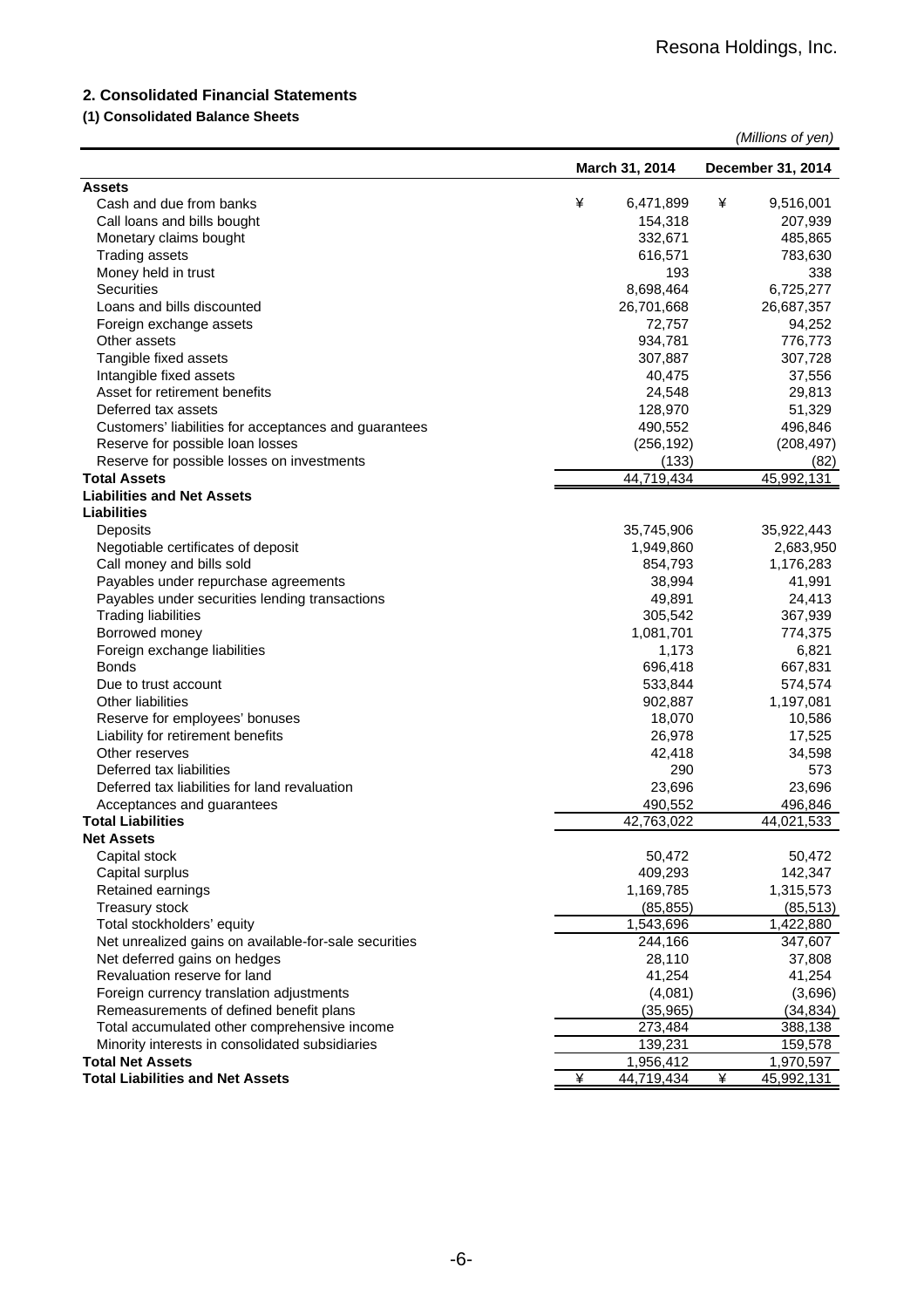# **(2) Consolidated Statements of Income and Consolidated Statements of Comprehensive Income**

# **[Consolidated Statements of Income]**

|                                                       |   |                     |   | (Millions of yen)   |
|-------------------------------------------------------|---|---------------------|---|---------------------|
|                                                       |   | For the nine months |   | For the nine months |
|                                                       |   | ended               |   | ended               |
|                                                       |   | December 31, 2013   |   | December 31, 2014   |
| <b>Ordinary income</b>                                | ¥ | 637,220             | ¥ | 662,960             |
| Interest income                                       |   | 353,760             |   | 350,726             |
| Interest on loans and bills discounted                |   | 296,874             |   | 281,434             |
| Interest and dividends on securities                  |   | 38,536              |   | 45,323              |
| <b>Trust fees</b>                                     |   | 17,874              |   | 16,970              |
| Fees and commissions                                  |   | 139,187             |   | 144,715             |
| Trading income                                        |   | 922                 |   | 2,171               |
| Other operating income                                |   | 32,939              |   | 39,959              |
| Other ordinary income                                 |   | 92,536              |   | 108,416             |
| <b>Ordinary expenses</b>                              |   | 379,858             |   | 384,674             |
| Interest expenses                                     |   | 32,668              |   | 30,188              |
| Interest on deposits                                  |   | 14,312              |   | 11,248              |
| Fees and commissions                                  |   | 39,320              |   | 39,350              |
| Trading expenses                                      |   | 5,237               |   | 644                 |
| Other operating expenses                              |   | 12,094              |   | 8,998               |
| General and administrative expenses                   |   | 259,847             |   | 268,186             |
| Other ordinary expenses                               |   | 30,689              |   | 37,305              |
| <b>Ordinary profits</b>                               |   | 257,362             |   | 278,285             |
| <b>Extraordinary gains</b>                            |   | 2,709               |   | 76                  |
| Gains on disposal of fixed assets                     |   | 2,709               |   | 76                  |
| <b>Extraordinary losses</b>                           |   | 2,171               |   | 2,435               |
| Losses on disposal of fixed assets                    |   | 951                 |   | 958                 |
| Impairment losses on fixed assets                     |   | 1,220               |   | 1,476               |
| Net income before income taxes and minority interests |   | 257,900             |   | 275,927             |
| Income taxes - current                                |   | 47,801              |   | 55,996              |
| Income taxes - deferred                               |   | 30,465              |   | 23,713              |
| Total income taxes                                    |   | 78,266              |   | 79,710              |
| Net income before minority interests                  |   | 179,633             |   | 196,216             |
| Minority interests in net income                      |   | 5,965               |   | 4,966               |
| Net income                                            | ¥ | 173,667             | ¥ | 191,250             |

### **[Consolidated Statements of Comprehensive Income]**

|                                                                       |                              |                   |                              | (Millions of yen) |  |
|-----------------------------------------------------------------------|------------------------------|-------------------|------------------------------|-------------------|--|
|                                                                       | For the nine months<br>ended |                   | For the nine months<br>ended |                   |  |
|                                                                       |                              | December 31, 2013 |                              | December 31, 2014 |  |
| Net income before minority interests                                  | ¥                            | 179.633           | ¥                            | 196,216           |  |
| Other comprehensive income                                            |                              | 70.264            |                              | 135,972           |  |
| Net unrealized gains (losses) on available-for-sale securities        |                              | 69,322            |                              | 103,432           |  |
| Net deferred gains (losses) on hedges                                 |                              | (12,669)          |                              | 9,697             |  |
| Foreign currency translation adjustments                              |                              | 13,610            |                              | 21,699            |  |
| Remeasurements of defined benefit plans                               |                              |                   |                              | 1,126             |  |
| Share of other comprehensive income of affiliates accounted for using |                              |                   |                              |                   |  |
| the equity method                                                     |                              | 0                 |                              | 16                |  |
| Total comprehensive income                                            |                              | 249.898           |                              | 332,189           |  |
| Comprehensive income attributable to:                                 |                              |                   |                              |                   |  |
| Owners of the parent                                                  |                              | 230.937           |                              | 305,904           |  |
| Minority interests                                                    | ¥                            | 18.960            | ¥                            | 26.284            |  |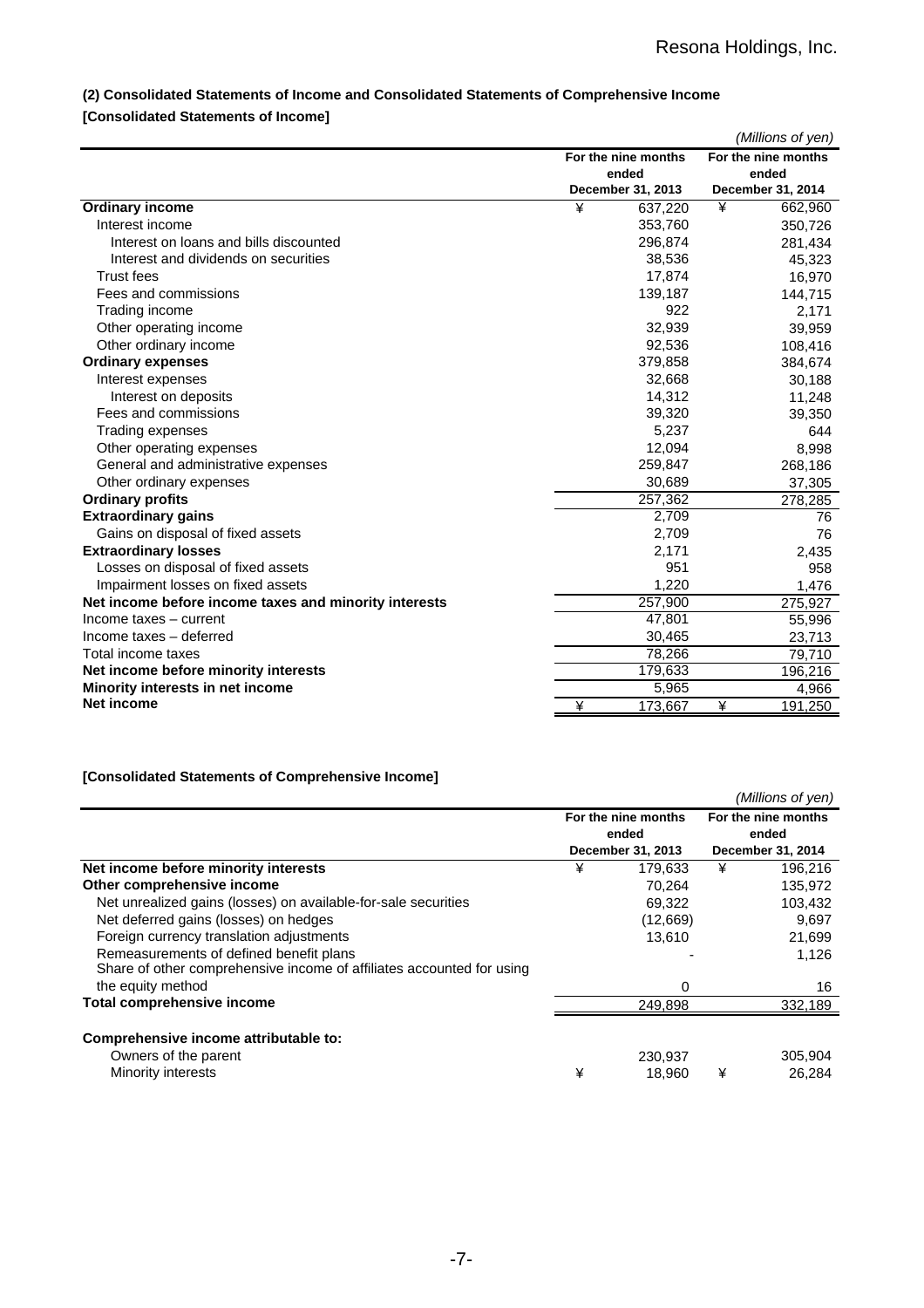## **(3) Note on Going-Concern Assumption**

Not applicable

## **(4) Note for Significant Changes in the Amount of Stockholders' Equity**

| 3rd Quarter of FY2014 (April 1, 2014 - December 31, 2014)                                                      |               |                 |                      | (Millions of yen) |                                  |
|----------------------------------------------------------------------------------------------------------------|---------------|-----------------|----------------------|-------------------|----------------------------------|
|                                                                                                                | Capital stock | Capital surplus | Retained<br>earnings | Treasury stock    | Total<br>stockholders'<br>equity |
| Balance at the beginning of the period                                                                         | 50,472        | 409,293         | 1,169,785            | (85, 855)         | 1,543,696                        |
| Cumulative effect of the changes<br>in accounting policies                                                     |               |                 | 1,483                |                   | 1,483                            |
| Balance at the beginning of the period<br>after reflecting the effect of the<br>changes in accounting policies | 50,472        | 409,293         | 1,171,268            | (85, 855)         | 1,545,179                        |
| Changes during the period<br>(cumulative)                                                                      |               |                 |                      |                   |                                  |
| Dividends paid<br>(other capital surplus)                                                                      |               | (32,000)        |                      |                   | (32,000)                         |
| Dividends paid                                                                                                 |               |                 | (46,946)             |                   | (46,946)                         |
| Net income (cumulative)                                                                                        |               |                 | 191,250              |                   | 191,250                          |
| Acquisition of treasury stock                                                                                  |               |                 |                      | (234, 950)        | (234,950)                        |
| Disposal of treasury stock                                                                                     |               | (0)             |                      | 347               | 347                              |
| Cancellation of treasury stock                                                                                 |               | (234, 945)      |                      | 234,945           |                                  |
| Changes in total during the period<br>(cumulative)                                                             |               | (266, 945)      | 144,304              | 341               | (122, 298)                       |
| Balance at the end of the period                                                                               | 50,472        | 142,347         | 1,315,573            | (85, 513)         | 1,422,880                        |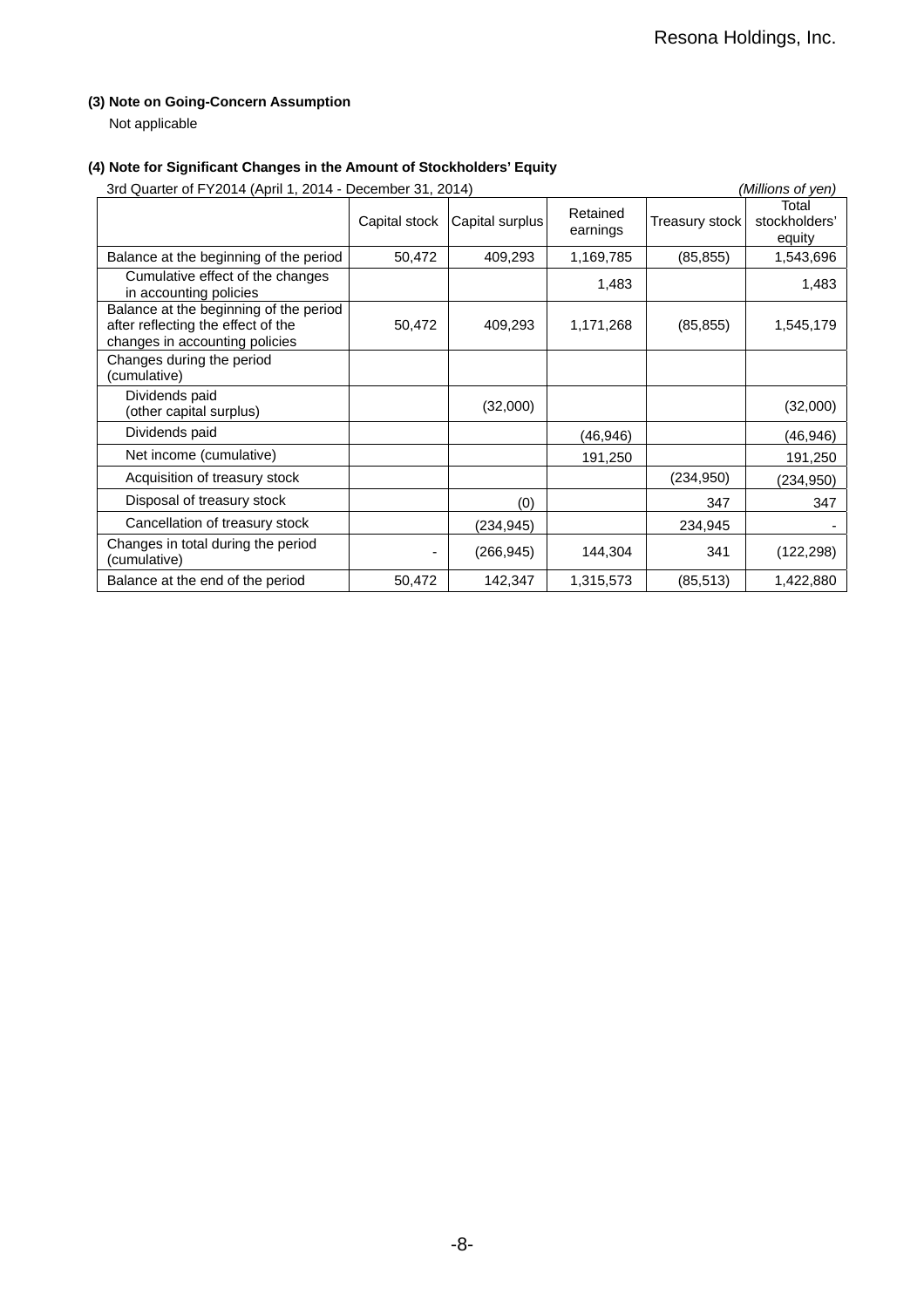### **(5) Per Common Share Information**

### **1. Net assets per share of common stock and its calculation base**

*(Millions of yen, except "Net assets per share of common stock" and number of shares)*

|                                                                                                                                                        | As of March 31, 2014 | As of December 31, 2014 |
|--------------------------------------------------------------------------------------------------------------------------------------------------------|----------------------|-------------------------|
| Net assets per share of common stock (yen)                                                                                                             | ¥552.89              | ¥ 660.46                |
| (Calculation base)                                                                                                                                     |                      |                         |
| Total net assets                                                                                                                                       | 1,956,412            | 1,970,597               |
| Deductions from total net assets                                                                                                                       | 747,280              | 525,578                 |
| Minority interests                                                                                                                                     | 139,231              | 159,578                 |
| Preferred stock                                                                                                                                        | 594,000              | 366,000                 |
| Preferred dividends                                                                                                                                    | 14,048               |                         |
| Net assets attributable to common stock at the<br>end of the period                                                                                    | 1,209,132            | 1,445,019               |
| Number of shares of common stock at the end of<br>the period used for the calculation of net assets<br>per share of common stock (shares in thousands) | 2,186,913            | 2,187,868               |

Notes: 1. Regarding Class C No.1 preferred stock and Class F No.1 preferred stock, the right to receive the distribution of residual assets (total amount is 160.0 billion yen) is not decreased by the special preferred dividends as described in "additional information".

In order to represent the actual conditions of the repayment scheme (the repayment of public fund will be implemented by special preferred dividends funded by other capital surplus) based on "Public funds full repayment plan" announced on May 10, 2013, "Net assets attributable to common stock at the end of the fiscal year" was calculated after deducting the Public funds to be repaid for the preferred stocks (160.0 billion yen for the previous fiscal year, and 128.0 billion yen for the third quarter of this fiscal year) from "Total net assets" (specifically, included in "Preferred stock" of "Deductions from total net assets"). To avoid duplicated deduction of Public funds to be repaid impact described above, the special preferred dividends of ¥32.0 billion, which record date is at the end of this fiscal year and is funded by other capital surplus, is not deducted from "Total net assets".

2. The number of shares of common stock at the end of the period used for the calculation of net assets per share of common stock is after deductions of 1) the number of treasury stock and 2) the number of shares held by the ESOP Trust (6,273 thousands shares as of March 31, 2014 and 5,310 thousands shares as of December 31, 2014).

| vaivaiativii pasv                                                          |                           |                           |  |  |  |
|----------------------------------------------------------------------------|---------------------------|---------------------------|--|--|--|
|                                                                            | For the nine months ended | For the nine months ended |  |  |  |
|                                                                            | December 31, 2013         | December 31, 2014         |  |  |  |
| Net income per share of common stock (yen)                                 | ¥ 74.47                   | ¥ 87.43                   |  |  |  |
| (Calculation base)                                                         |                           |                           |  |  |  |
| Net income                                                                 | 173,667                   | 191,250                   |  |  |  |
| Amounts not attributable to common stockholders                            |                           |                           |  |  |  |
| Net income attributable to common stock                                    | 173,667                   | 191,250                   |  |  |  |
| Average number of common shares during the<br>period (shares in thousands) | 2,331,952                 | 2,187,405                 |  |  |  |
| Diluted net income per share of common stock (yen)                         | 51.74                     | 78.77                     |  |  |  |
| (Calculation base)                                                         |                           |                           |  |  |  |
| Adjustments in net income                                                  |                           |                           |  |  |  |
| Increase in number of shares<br>(shares in thousands)                      | 1,024,394                 | 240,298                   |  |  |  |

### **2. Net income per share of common stock and diluted net income per share of common stock and those calculation base** *(Millions of yen, except "Net income per share of common stock" and number of shares)*

Note: Average number of common shares during the period is after deductions of 1) the number of treasury stock and 2) the number of shares held by the ESOP Trust (7,079 thousands shares for the period ended December 31, 2013 and 5,776 thousands shares for the period ended December 31, 2014).